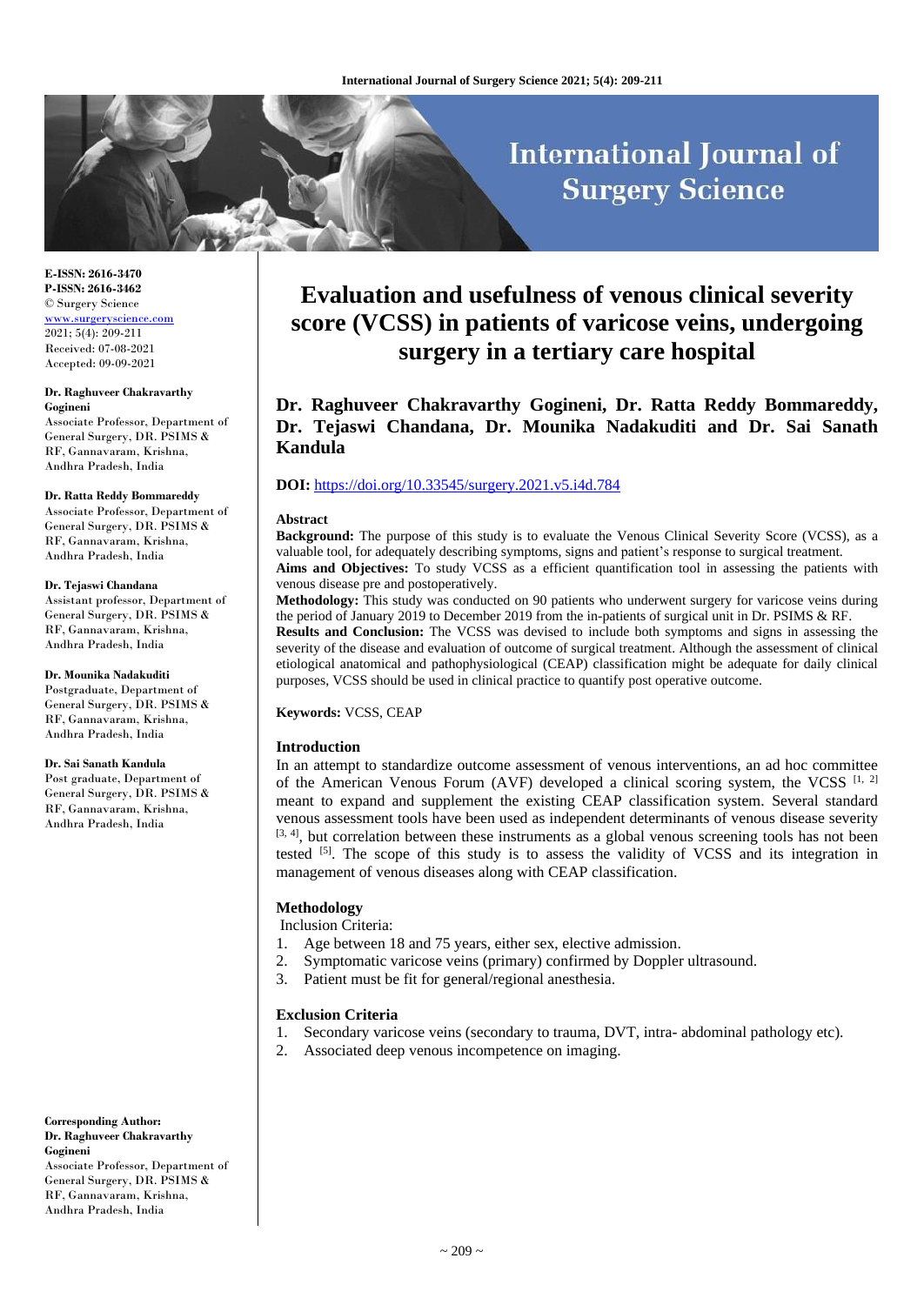| <b>Attribute</b>            | $\bf Absent=0$ | Mild=l                      | Moderate=2                     | $Severe=3$                   |
|-----------------------------|----------------|-----------------------------|--------------------------------|------------------------------|
|                             |                | Occasional, not restricting | Daily moderate activity        | Daily severe limiting        |
| Pain                        | None           | activity or requiring       | limitation, occasional         | activities requiring regular |
|                             |                | analgesics                  | analgesics                     | use of analgesics            |
| Varicose veins              | None           | Few scattered branch        | Multiple GS varicose veins     | Extreme thigh and calf or    |
|                             |                | <b>VVS</b>                  | confined to calf or thigh      | GS and SS distribution       |
|                             |                | Evening ankle edema         |                                | Morning edema above          |
| Venous edema                | None           | only                        | Afternoon edema above ankle    | ankle and requiring activity |
|                             |                |                             |                                | change, elevation            |
|                             | None or focal  | Diffuse but limited in      | Diffuse over most of gaiter    | Wider distribution (above    |
| Skin pigmentation           | low intensity  | area(browm)                 | distribution (lower $1/3$ ) or | lower $1/3$ ) and recent     |
|                             |                |                             | recent pigmentation (purple)   | pigmentation                 |
|                             |                | Mild cellulites, limited to | Moderate cellulitis, includes  | Severe cellulitis lower1/3   |
| Inflammation                | None           | marginal area around        | most gaiter area lower 1/3     | and above or significant     |
|                             |                | ulcer                       |                                | venous eczema                |
| Induration                  | None           | Focal,                      | Medial or lateral, less        | Entire lower                 |
|                             |                | circummalleolar (<5mm)      | than lower third of leg        | third of leg or more         |
| No. of active ulcers        | $\Omega$       |                             |                                | >2                           |
| Active ulceration, Duration | None           | $<$ 3mo                     | >3Mo,<1yr                      | Not healed > 1yr             |
| Active ulcer Size           | None           | $<$ 2cm diameter            | 2-5cm diaeter                  | >5cm diameter                |
| Compressive therapy         | Not used or    | Intermittent use of         | Wears elastic stockings most   | Full compliance stockings    |
|                             | not compliant  | stockings                   | days                           | and elevation                |

VCSS Scoring System

## **Results**

|             | Table 1: Pain |                                                                     |         |       |  |  |  |
|-------------|---------------|---------------------------------------------------------------------|---------|-------|--|--|--|
| <b>VCSS</b> | Pre op        |                                                                     | Post op |       |  |  |  |
|             |               | No of patients Percentage $(\% )$ No of patients Percentage $(\% )$ |         |       |  |  |  |
|             | 17            | 18.8                                                                | 40      | 44.44 |  |  |  |
|             | 24            | 16.6                                                                | 50      | 55.56 |  |  |  |
| 2           | 48            | 53.3                                                                |         |       |  |  |  |
| 3           |               | 1.1                                                                 |         |       |  |  |  |
| Total       |               | 100                                                                 |         |       |  |  |  |

## **Table 2:** Varicose Veins

|       | <b>Preoperative</b> |      | Post operative |                                                                  |
|-------|---------------------|------|----------------|------------------------------------------------------------------|
|       |                     |      |                | VCSS No of patients Percentage (%) No of patients Percentage (%) |
|       |                     | 20.0 |                | 78.9                                                             |
|       |                     | 5.5  |                | 20.1                                                             |
|       | 56                  | 62.2 |                |                                                                  |
|       |                     | 12.3 |                |                                                                  |
| Total |                     | ۱OC  |                |                                                                  |

| <b>Table 3: Edema Due To Varicose Veins</b> |  |
|---------------------------------------------|--|
|---------------------------------------------|--|

|                               | <b>Preoperative</b> |                      | Post operative    |                   |
|-------------------------------|---------------------|----------------------|-------------------|-------------------|
| <b>VCSS</b>                   | No of<br>patients   | Percentage<br>$(\%)$ | No of<br>patients | Percentage<br>(%) |
|                               | 35                  | 38.9                 | 67                | 74.4              |
|                               |                     | 15.5                 | 22                | 24.5              |
| $\mathfrak{D}_{\mathfrak{p}}$ | 36                  | 40.4                 |                   |                   |
| 3                             |                     | 5.6                  |                   |                   |
| Total                         |                     | 100                  | 90                | 100               |

## **Table 4:** Skin Pigmentation

|             | <b>Preoperative</b> |                            | Postoperative |                              |
|-------------|---------------------|----------------------------|---------------|------------------------------|
| <b>VCSS</b> | No of               | Percentage                 | No of         | Percentage                   |
|             | patients            | $\left(\frac{0}{0}\right)$ | patients      | $\left( \frac{0}{0} \right)$ |
|             | 53                  | 58.91                      | 65            | 72.2                         |
|             | 14                  | 15.5                       | 24            | 26.7                         |
|             | 23                  | 25.5                       |               | 1.1                          |
| Total       | )(                  | 00                         |               | 100                          |

#### **Table 5:** Inflammation

| <b>VCSS</b> | <b>Preoperative</b> |                                      | <b>Postoperative</b> |                               |
|-------------|---------------------|--------------------------------------|----------------------|-------------------------------|
|             | No of<br>patients   | <b>Percentage</b><br>$\mathcal{O}_0$ | No of<br>patients    | Percentage<br>$\mathcal{O}_0$ |
|             |                     | 86.7                                 |                      | 96.67                         |
|             |                     | 12.2                                 |                      | 3.33                          |
|             |                     |                                      |                      |                               |
| Fotal       |                     |                                      |                      |                               |

## **Table 6:** Induration

| <sup>7</sup> CSS | <b>Preoperative</b> |                 | <b>Postoperative</b> |                  |
|------------------|---------------------|-----------------|----------------------|------------------|
|                  | No of               | Percentage      | No of                | Percentage       |
|                  | patients            | $\mathcal{O}_0$ | patients             | $\mathcal{O}(0)$ |
|                  |                     | 85.56           |                      | 97.8             |
|                  |                     | 14.45           |                      |                  |
| Γotal            |                     |                 |                      |                  |

## **Table 7:** Ulcer Duration

| <b>VCSS</b> | <b>Preoperative</b> |                               | <b>Postoperative</b> |                      |
|-------------|---------------------|-------------------------------|----------------------|----------------------|
|             | No of<br>patients   | Percentage<br>$\mathcal{O}_0$ | No of<br>patients    | Percentage<br>$(\%)$ |
|             | 66                  | 73.3                          |                      | 100                  |
|             |                     | 11.1                          |                      |                      |
|             |                     | 12.3                          |                      |                      |
|             |                     | 3.3                           |                      |                      |
| Total       |                     | 100                           |                      |                      |

## **Table 8:** Numer of Active Ulcers

|       | <b>Preoperative</b> |      | <b>Postoperative</b> |                                                                 |
|-------|---------------------|------|----------------------|-----------------------------------------------------------------|
|       |                     |      |                      | VCSSNo of patients Percentage (%) No of patients Percentage (%) |
|       |                     | 73.3 |                      | 100                                                             |
|       |                     | 23.3 |                      |                                                                 |
|       |                     | 3.34 |                      |                                                                 |
| Total |                     | 00   |                      |                                                                 |

## **Table 9:** Ulcer Size

|      | <b>Preoperative</b> |      | <b>Postoperative</b> |                                                                 |
|------|---------------------|------|----------------------|-----------------------------------------------------------------|
|      |                     |      |                      | VCSSNo of patients Percentage (%) No of patients Percentage (%) |
|      |                     | 74.5 |                      | 100                                                             |
|      |                     | 11.1 |                      |                                                                 |
|      |                     | 14.5 |                      |                                                                 |
| otal |                     | 100  |                      | $\alpha$                                                        |